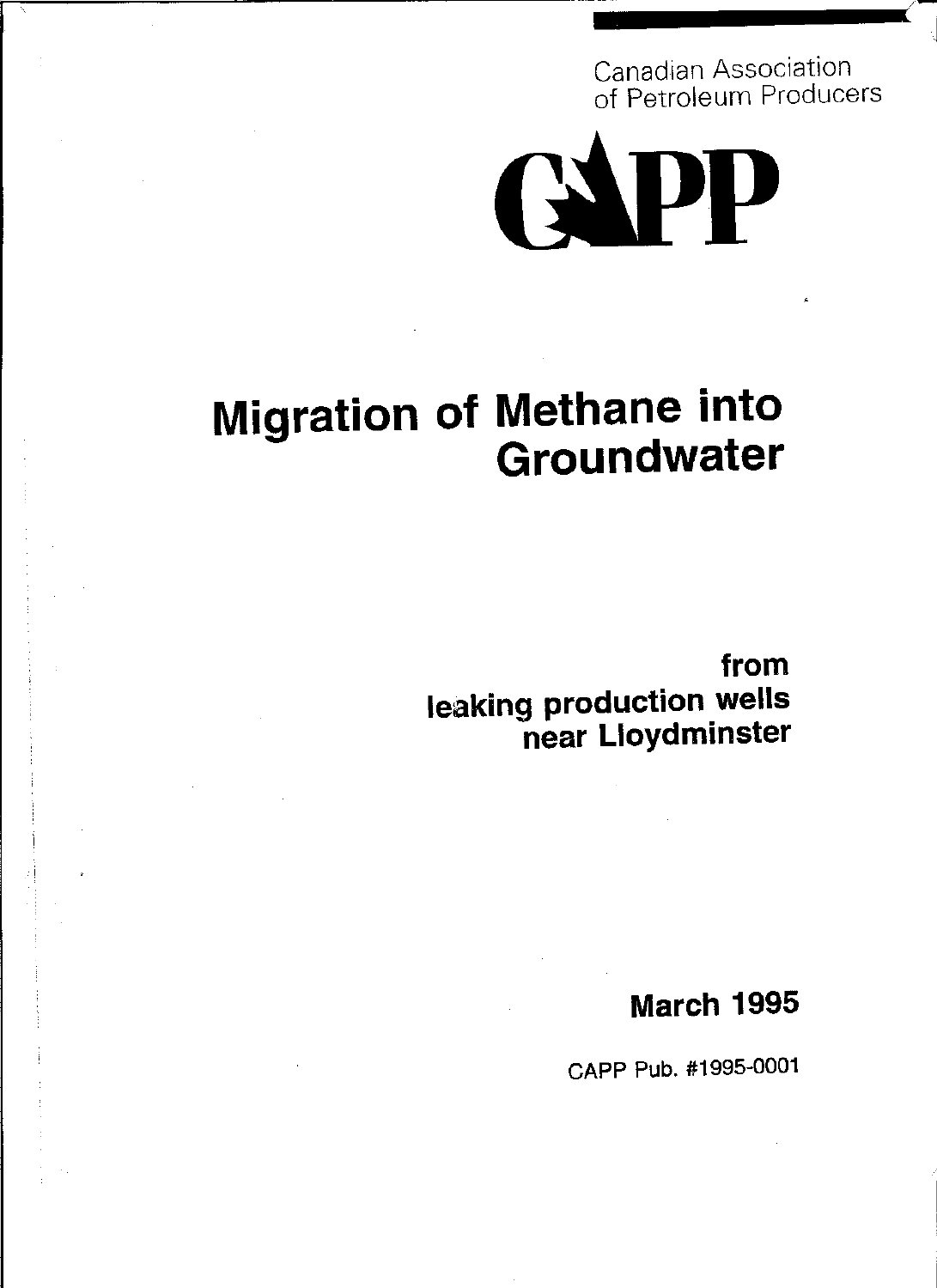The following report was prepared through funding of the Canadian Association of Petroleum Producers (CAPP), the Government Program on Energy Research and Development (PERD) and the Lloydminster Area Operators Gas Migration Team (LAOGMT).





The Canadian Association of Petroleum Producers (CAPP) represents 190 companies **whose activities focus on exploration, development and production of natural gas,**  natural gas liquids, crude oil, synthetic crude oil, bitumen and elemental sulphur throughout Canada. CAPP member companies produce approximately 95 per cent of **Canada's natural gas and crude oiL CAPP has 115 associate member companies who provide the broad range of services that complete the infrastructure of this**  country's upstream petroleum industry.

CAPP was incorporated on October 1, 1992 following a merger of the Canadian Petroleum Association (CPA) and the Independent Petroleum Association of Canada (IPAC).

#### **Disclaimer**

This report was prepared for the Canadian Association of Petroleum Producers (CAPP) by the Saskatchewan Research Council. While it is **believed that the information contained herein is reliable under the**  conditions and subject to the limitations set out, neither the Saskatchewan Research Council nor CAPP guarantee its accuracy. The use of this **report or any information contained will be at the user's sole risk,**  regardless of any fault or negligence of the Saskatchewan Research Council or CAPP.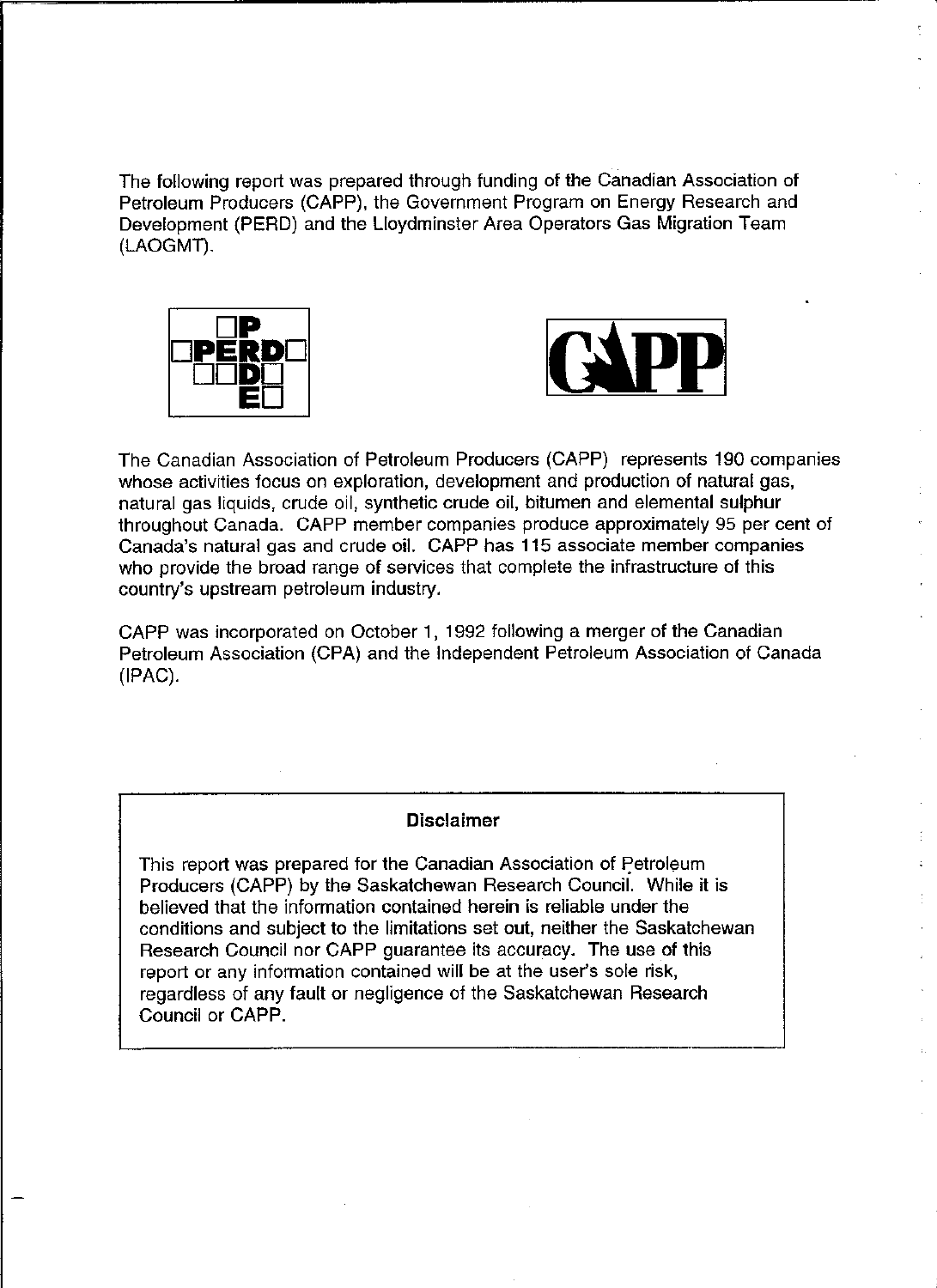Canadian Association of Petroleum Producers

.

# Migration of Methane into Groundwater from Leaking Production Wells near ·Lloyd minster

Report for Phase 2 (1995)

March 1996 CAPP Pub. #1996-0003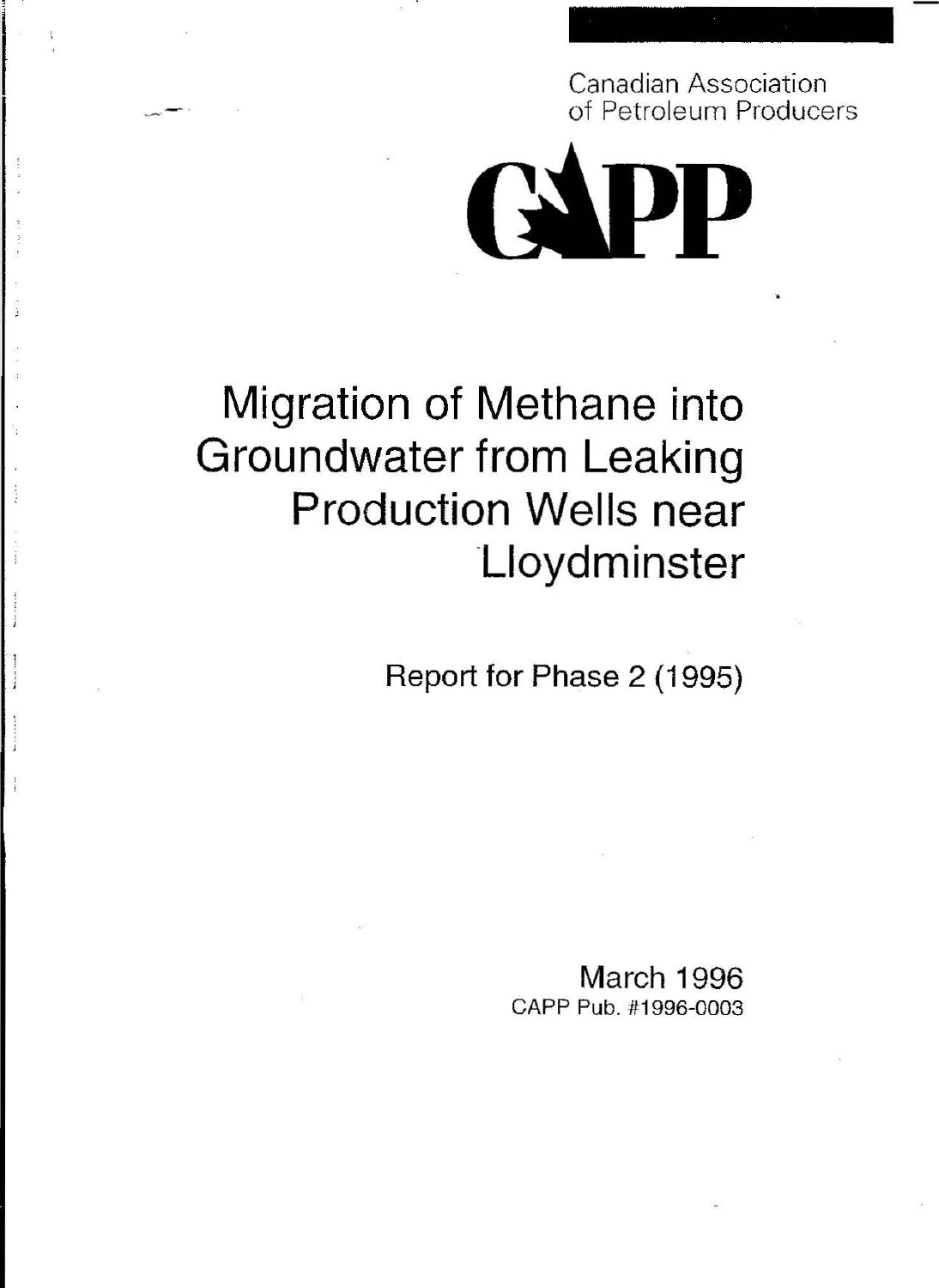#### ACKNOWLEDGMENTS

B. Schreiner and M. Millard (SRC) conducted geological logging of the test holes at the new research sites; the cuttings were examined and interpreted by M. Millard. The gas and inorganic concentration analyses were conducted by the SRC Analytical Laboratory. Existing soil gas data were provided by Saskatchewan Energy and Mines and Husky Oil; further analyses" for final site selection were conducted by Husky Oil.

*SRC Publication No. R-1220-6-E-96 page* <sup>i</sup>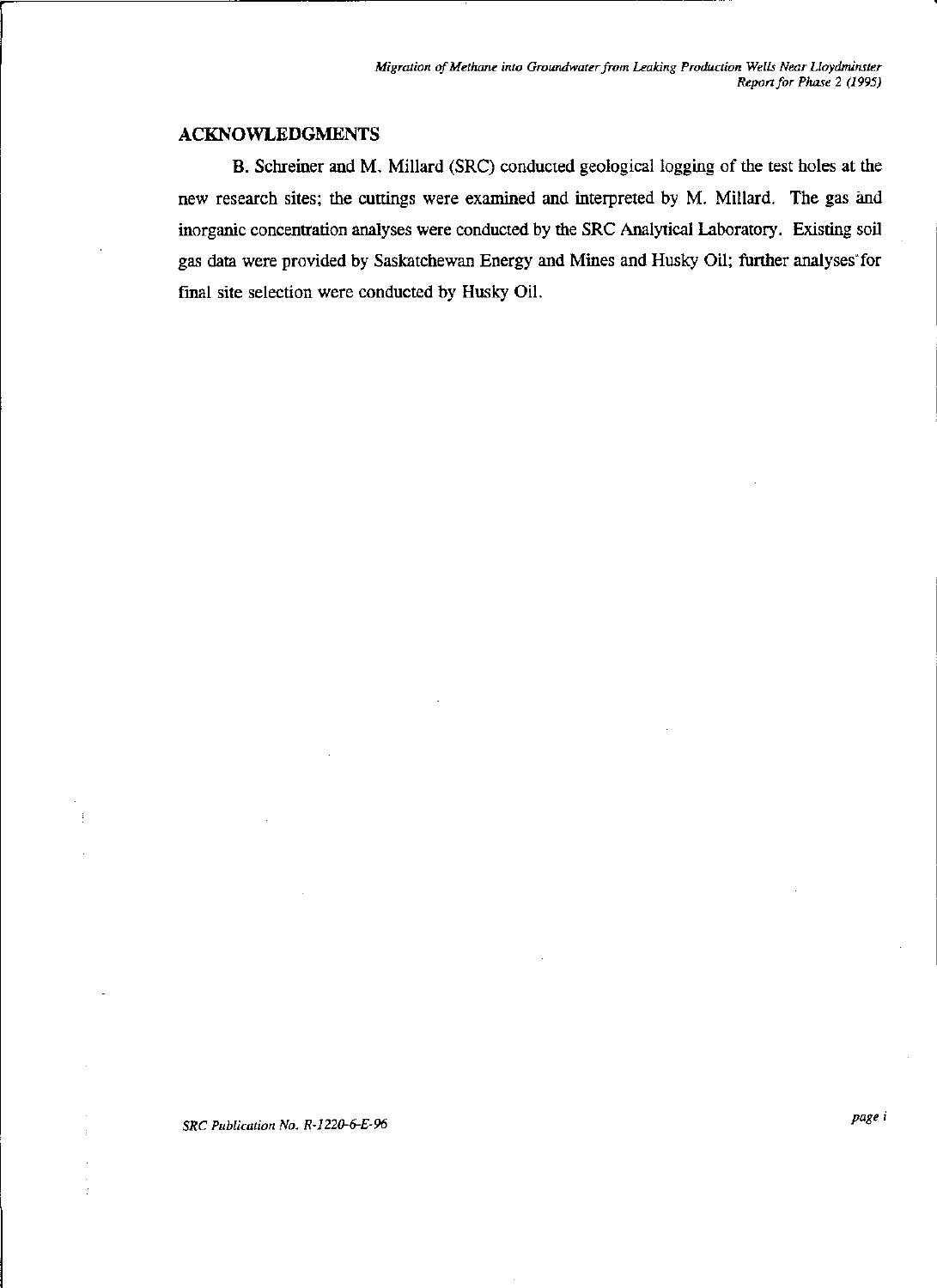#### 1.0 INTRODUCTION

In 1995 the Saskatchewan Research Council continued an investigation of gas migration in groundwater in the Uoydminster area. This report documents the 1995 research program, which followed the initial (1994) program (Van Stempvoort and Jaworski, 1995; Schmitz, 1995).

The research project has the following objectives:

- to investigate the occurrence of methane in groundwater near leaking production wells in the Lloydminster study area,

- to determine whether the methane is derived from the leaking well or occurs naturally in the aquifer,

- to determine the concentration gradients and approximate flux rates of methane from leaking wells to shallow aquifers, and

- to predict the migration rate of methane in aquifers under various scenarios of time and physicochemical conditions (e.g., aquifer properties).

This project is funded by the Canadian Association of Petroleum Producers (CAPP), the Lloydminster Area Operators Gas Migration Team (LAOGMT), the Panel for Energy Research and Development (PERD) and the Saskatchewan Research Council (SRC). In 1995, the steering committee for this program included Ron Schmitz (Husky Oil, CAPP), Garry Lorenz (LAOGM1}, Les Bernier (Saslaitchewan Energy and Mines), David Blume (Provost Area Surface Rights), Tom Cook (Alberta Energy Utilities Board), Garry Ericson (Saskatchewan Energy and Mines), Margaret Klebek (Alberta Enviromnental Protection), Kennedy Kohbnan (Koch Exploration), Brian Moneta (Elan Energy), Don Roberts (Alberta Energy Utilities Board), Scott Robinson (Saskatchewan Environment and Resources Management), Harold Seitz (Wascana Energy), Kurt Uhrich (Amoco) and Gary Webster (CAPP).

The 1995 program included five components as indicated in the following sections:

- expansion of monitoring at the Lindbergh site,

- selection of five new sites; installation of monitoring wells at two of these sites,

- investigation of dissolved methane and other hydrochemical species,

- development of modelling for simulation of methane migration in groundwater,

- survey of methane in 23 water supply wells in the Lloydminster area.

*SRC Publication No. R-122().6-E-96 page* 1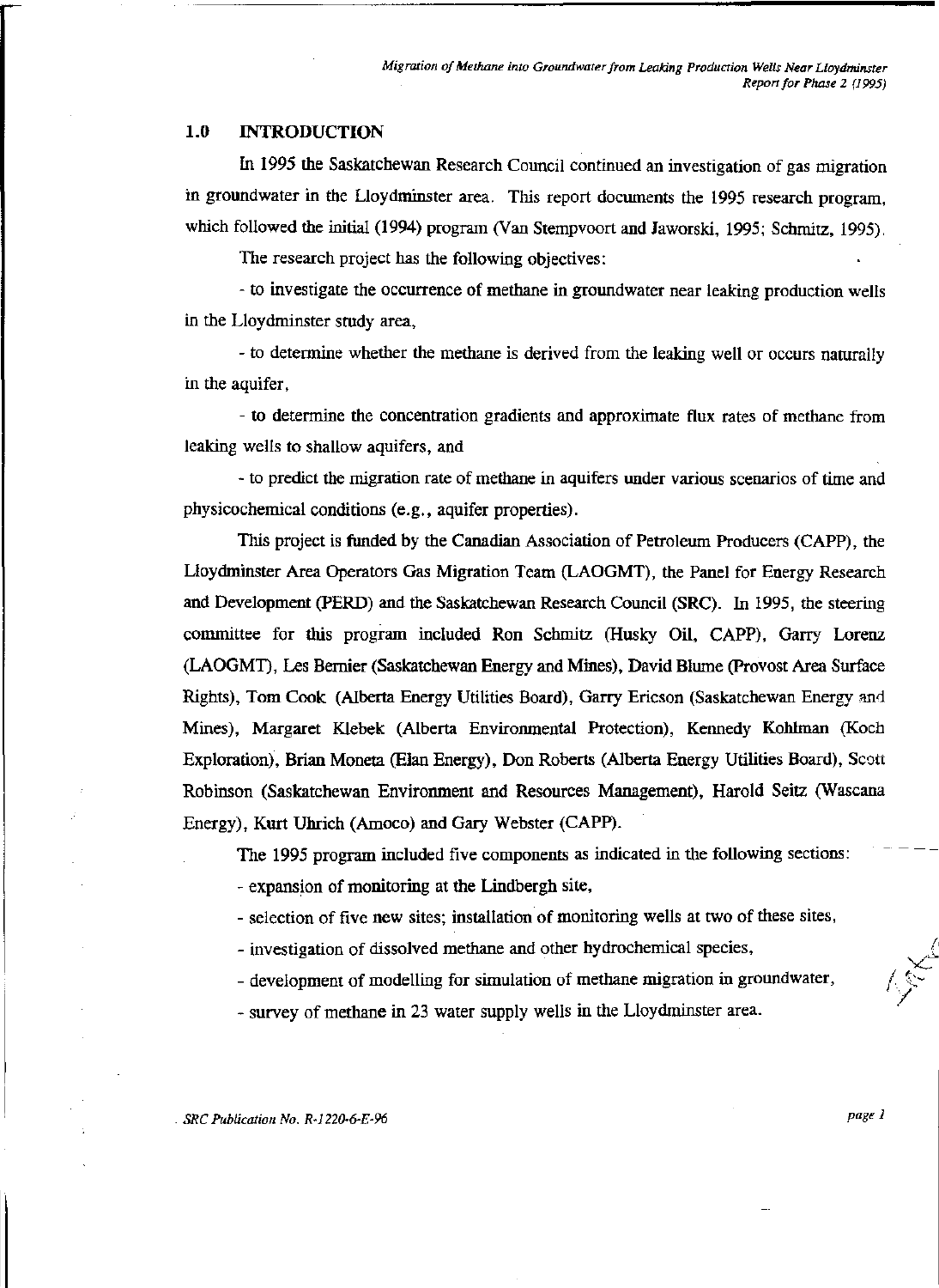*Migration* of *Mdhnne into Groundwater from Lea/dng Production Wells Near Lloydminster Report for Phase 2 (1995)* 

#### 2.0 BACKGROUND

#### 2.1 Definition of the Study Area

.--------------------------------

In this investigation, the Lloydminster study area (referred to subsequently as the "study area") refers to portions of Saskatchewan and Alberta as follows: Townships 36 through 63, Ranges 1 through 13, west of the 4th Meridian in Alberta; Townships 44 through 52, Ranges 17 through 28 and Townships 38 through 43, Ranges 24 through 28, west of the 3rd Meridian in Saskatchewan (Figure 1).

#### 2.2 Vertical Gas Migration

Emo and Schmitz (1994) and others have documented leakage of natural gas (mainly methane) from oil and gas production well to soils in the Lloydminster area. The gas appears to be leaking from relatively deep geological units that have been intersected by the production wells: evidently the Cretaceous Mannville Group (production zones) and/or the Lea Park Formation (Rich et al., 1994, E. Jensen and K. Muelenbachs, personal comm., 1995; see Figure 2). The vertical pathways that transport methane from the deep sources to the soil horizons appear to he within the anuuli of the production wells (Figure 3; cf. Chafin, 1994). Apparently there are permeable zones, referred to as "microannuli", within or adjacent to the cemented annuli, which allow upward migration of gas phase methane. This leaking gas apparently disperses readily along the ubiquitous networks of fractures and other pores in soil.

Along the vertical flow paths from deep formations to soil, methane may also rrighter laterally into permeable sediments intersected by the production wells. Plumes of dissolved methane may spread by advection and dispersion into aquifers (Figure 3). In some cases, methane may also migrate laterally as a gas phase within these aquifers.

Studies conducted in the United States have documented the effects of large-scale invasion of natural gas from exploration holes or defective production wells to shallow aquifers and surface water bodies (Rose and Alexander, 1945; Preston, 1980; Kelly et al., 1985). In these cases, the gas apparently migrated along uncemented annuli, whereas the wells in the Lloydminster area generally have cement to surface. Kelly et al. (1985) examined changes in groundwater chemistry following a massive influx of gas from a "blow-out". The concentrations of reduced species (Fe, Mn and sulfide) increased, while concentrations of oxidized species (dissolved oxygen. nitrate and sulfate) decreased due to oxidation of the methane, which is consistent with the results from this program to date.

page 2 *SRC Publication No. R-1220-6-E-96* 

 $\frac{1}{2}$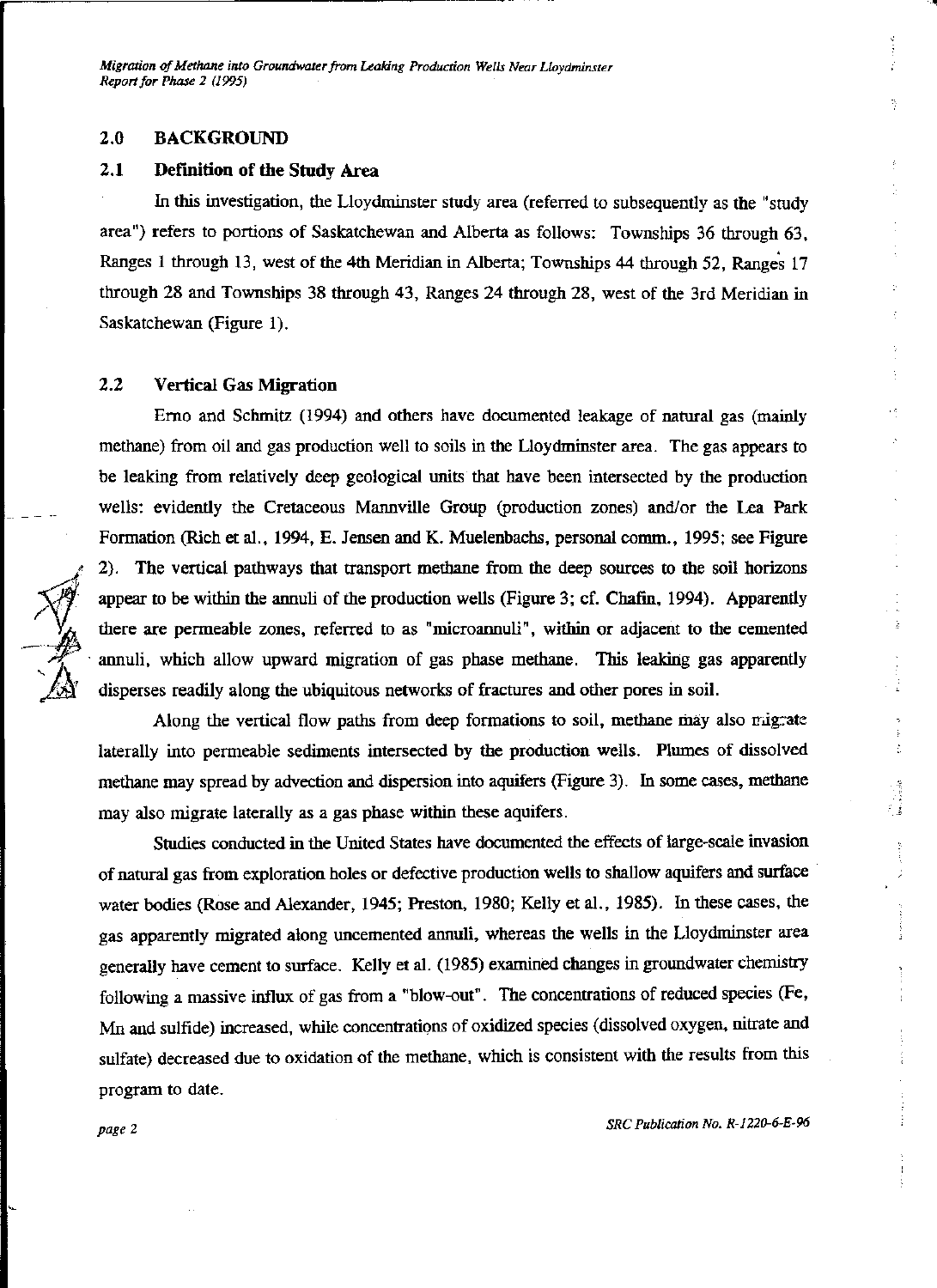

Figure 3 Schematic of gas migration, modified after Schmitz et al (1994).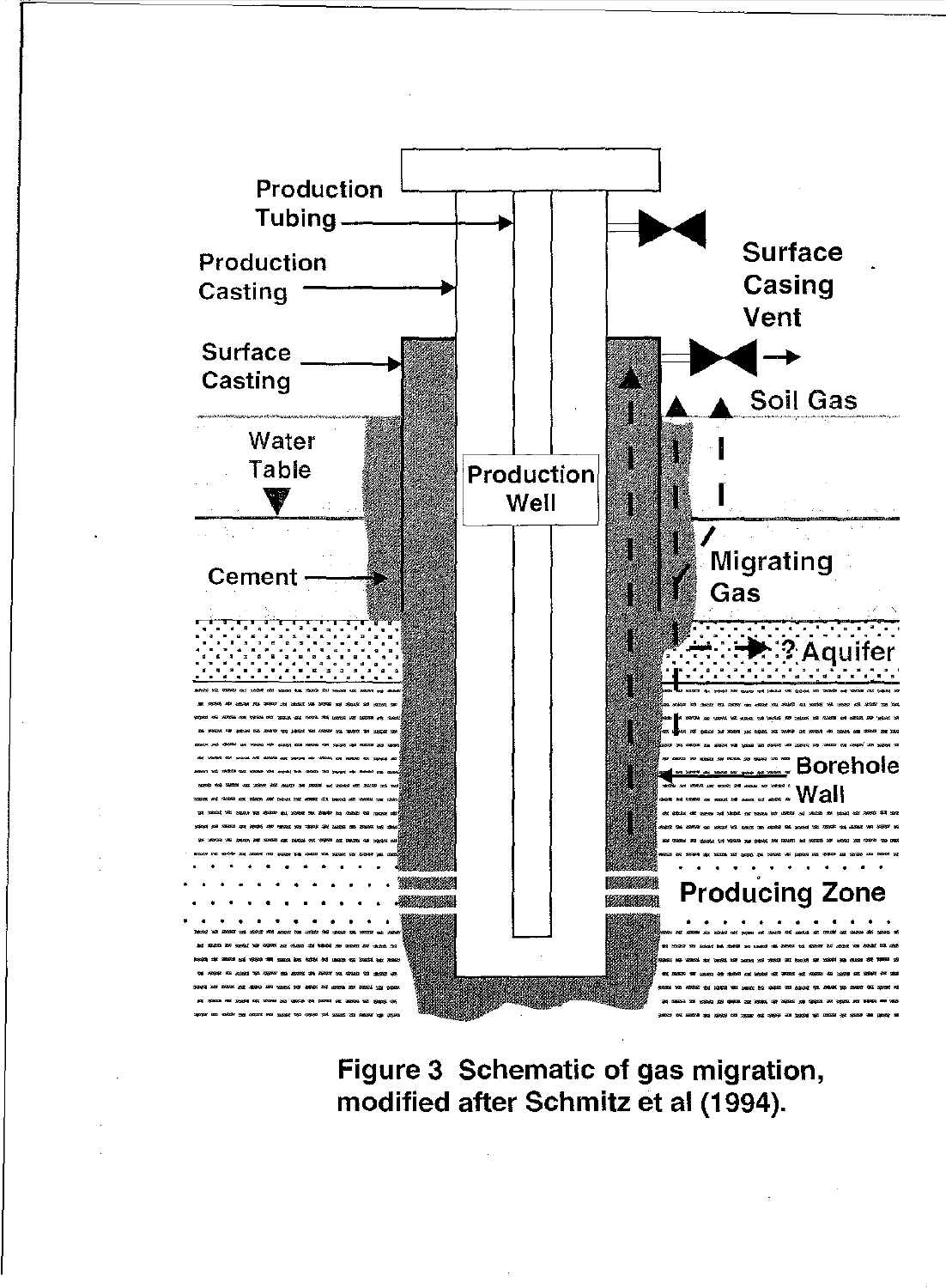## 5.0 METHANE, ETHANE & OTHER ANALYSES FOR RESEARCH SITES, 1995

#### 5.1 Sampling and Analytical Methods for Dissolved Species

Water samples were collected from all monitoring wells and analysed for the following components: concentrations of dissolved methane and ethane, major ions, pH, Eh, Fe, Mn, and  $NO<sub>3</sub> + NO<sub>2</sub>$ . The methane and ethane data are essential for modelling the fluxes of these gases from leaking wells into shallow aquifers. The redox species concentrations give a general indication of the potential for bio-oxidation of methane within the aquifers.

hnprovements were made to methane (and ethane) sampling and extraction techniques, based on the methods and experience of the 1994 program (Van Stempvoort and Jaworski, 1995). Instead of using an in-line sampler above-ground in a back-pressured system, as in 1994, a modified system was designed for down-hole placement of samplers. The in-line samplers used in this system were very similar to the stainless steel and Teflon<sup>®</sup> samplers used in 1994, but narrower in construction so that they could be lowered down the monitoring wells. At the Marshall and Wildmere sites, groundwater was sampled with a bladder pump, but in the 1995 system the pump was located above rather than below the sampler. At the Lindbergh and Swimming sites, where water levels were relatively high, the samplers were placed downhole below peristaltic pumps. The low pumping rates during purging  $(-10 L)$  and sampling for methane ( $\sim$  100 to 200 mL/min) were chosen to maximize lateral flow from the formations to the samplers (Kearl et al., 1994), with negligible contamination from the overlying stagnant water colunm. Thus, inflatable packers were not used, as in 1994, to isolate the well screen interval. The above described modified sampling system was used for sampling all monitoring wells in 1995, and at the Lindbergh site and Swimming sites for up to two or three occasions.

For laboratory extraction of dissolved methane from the samplers, a modified system was tested and implemented. A small glass headspace vessel was designed  $(-20 \text{ mL})$ , with a vacuumtight fitting for attaching a sampler. For evolving methane into the evacuated headspace, each sample was agitated in an ultrasonic water bath at room temperature. The headspace was adjusted to 1 atm pressure with He injected from a gas reservoir through a septum. A subsample was then collected with a microsyringe via the same septum for injection into the gas chromatograph.

As anticipated, the above proposed changes in extraction procedures reduced the time required for each analysis. and eliminated the problem of some incomplete sample transfers, as occurred in 1994 (Van Stempvoort and Jaworski. 1995).

For analyses of methane, excepting those near the detection limit (at least one result of 0.003 mg/L or less, where detection limit =  $0.001$  mg/L), duplicates generally deviated by less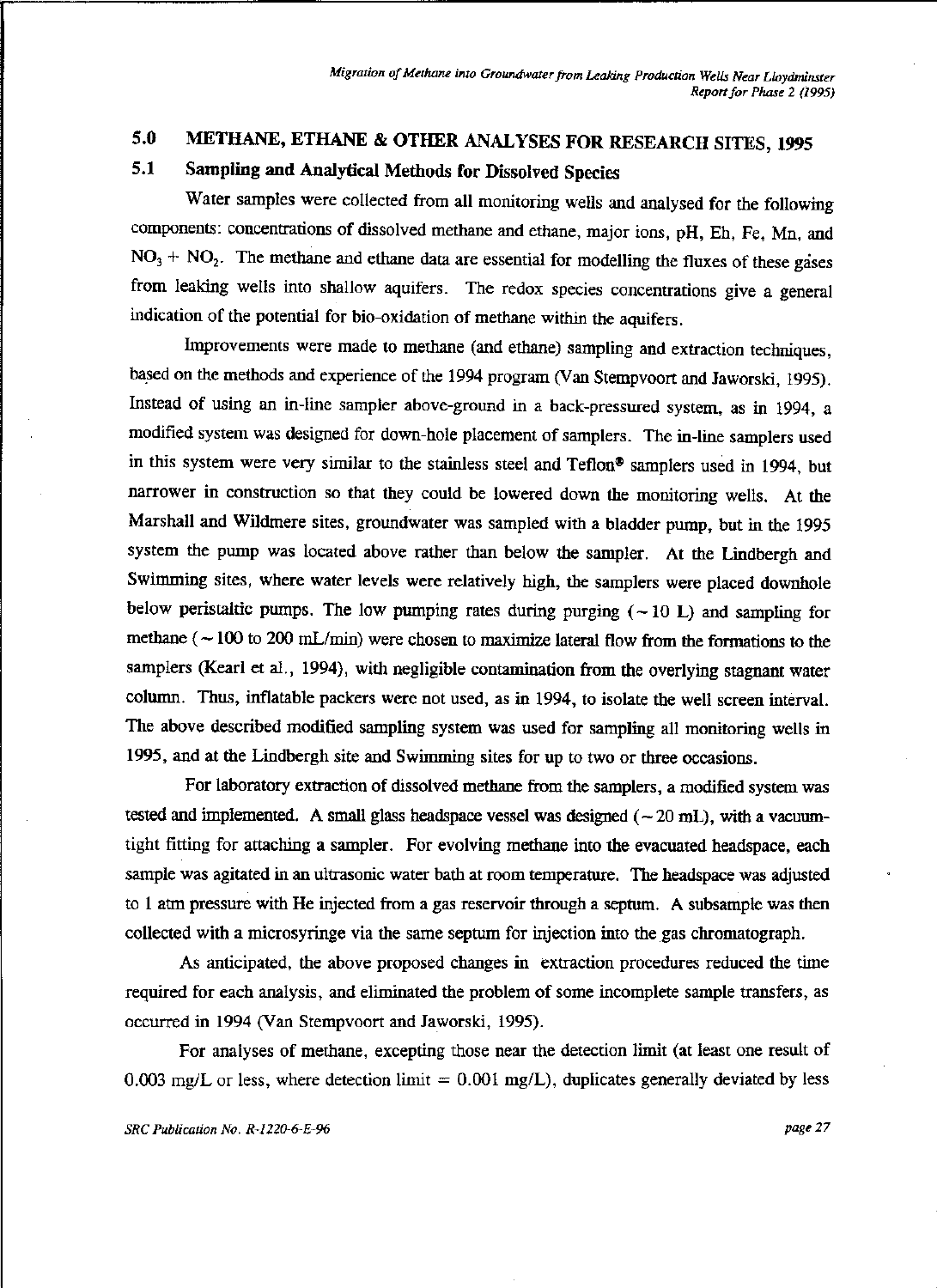Analyses for MGN-95-0IA changed dramatically between September 28 and November 22, increasing from 0.002 to 2.6 mg/L (means of duplicate analyses). This increase in methane concentration was probably caused by the purging of more than 5000 L from this well during hydraulic testing on October 18 to 19, which may have drawn contaminated water from near the production well, located 3.4 m from this monitoring well.

| <b>Monitoring</b><br>Well | <b>Sample</b><br><b>Date</b> | methane<br>mg/L                              | ethane<br>mg/L |  |  |
|---------------------------|------------------------------|----------------------------------------------|----------------|--|--|
| WDM-95-01                 | Oct 17/95                    | 0.06                                         | 0.006          |  |  |
|                           | Oct 17/95                    | 0.046                                        | 0.003          |  |  |
| WDM-95-02                 | Oct 18/95                    | 0.016                                        | ND             |  |  |
|                           | Oct 18/95                    | 0.031                                        | ND             |  |  |
| WDM-95-03                 |                              | no analyses due to pump stuck in well screen |                |  |  |
| WDM-95-04                 | Oct 17/95                    | 0.054                                        | ND             |  |  |
|                           | Oct 17/95                    | 0.068                                        | ND             |  |  |
| WDM-95-05                 | Oct 18/95                    | 0.013                                        | <b>ND</b>      |  |  |
|                           | Oct 18/95                    | 0.012                                        | ND             |  |  |

#### Table 9. Dissolved methane and ethane concentrations in groundwater at the Wildmere site.

 $ND = not detectable$ . Detection limit is 0.001 mg/L

For samples collected on December 15 from nests MGN-95-04, -05 and -07, the methane concentrations increased from bottom to top of the aquifer (Figures 14, 15, 17). For nest MGN-95-06, the methane concentrations were low, but slightly higher in the deepest well than the other two (Figure 16). As a group, the samples taken from all wells at this site indicate relatively low concentrations of sulfate down gradient of the production well, and near the top of the aquifer (Figures 13 to 17, Table 12).

As for the Lindbergh site, collectively the methane and sulfate data are consistent with gas phase migration of methane, focused along the top of the aquifer (cf. Section 6.3), combined with biodegradation of the methane that involves sulfate as a terminal electron-acceptor,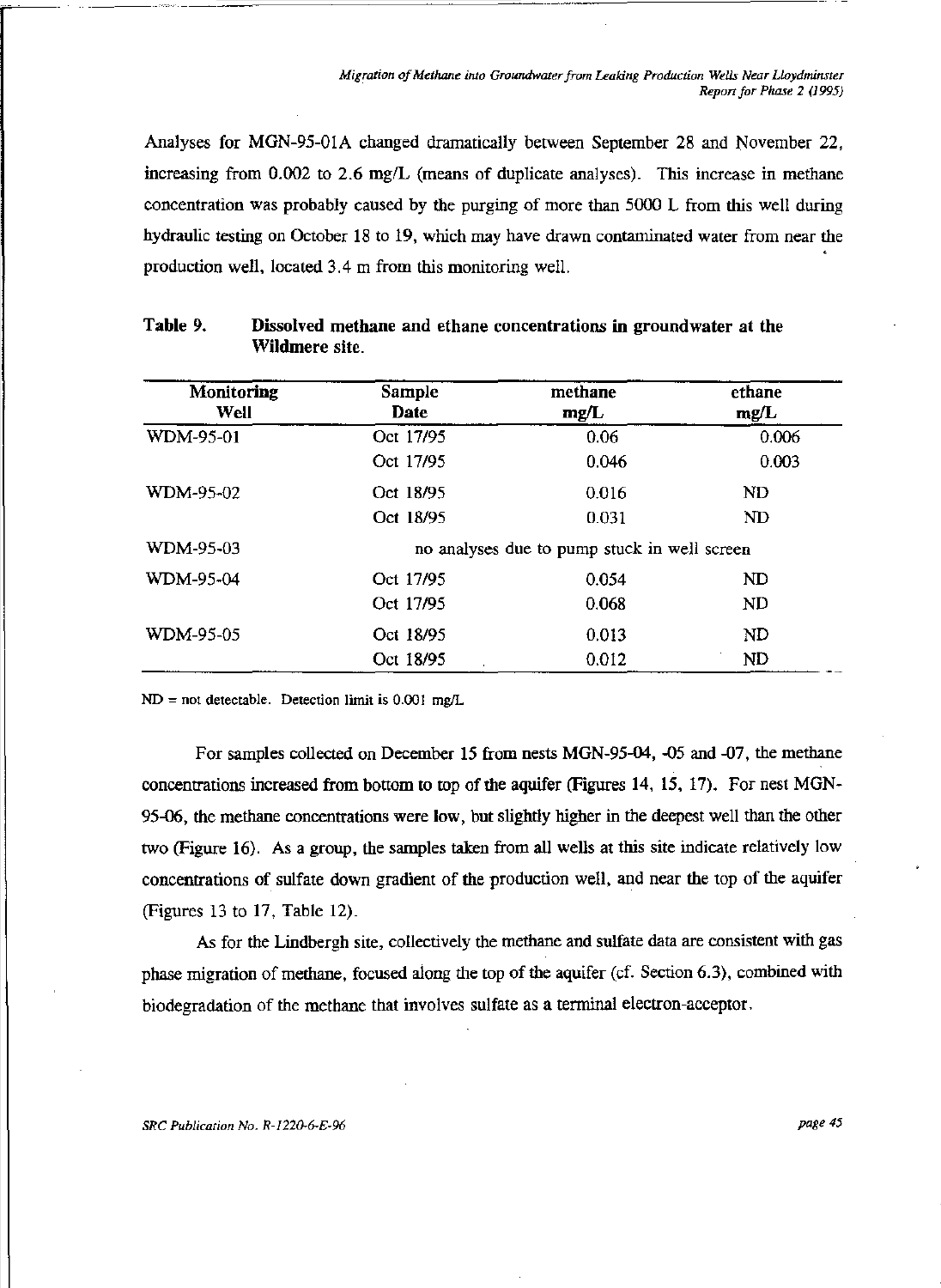*Migration of Methane inlo Groundwater from Leaking Production Wells Near Lloydminster Reponfor Phase 2 (1995)* 

To simulate air flow during sparging, Marley et a!. (1992) developed a model called SPARGl. This model focusses on air flow, and assumes that flow of water is negligible.

TETRAD (Vinsome, V10.4 Users Manual, 1994; Vinsome and Shook, 1993; Shook, 1995) is a 3-dimensional, multi-phase (water/gas/oil) numerical model which accounts for partitioning of contaminants between all phases, transport, sorption and decay. This model calculates the pressure-dependent compressibility of liquids and gas phases. A modified version of TETRAD has been used to simulate the flow of air into an initially water-saturated aquifer during sparging (Lundegard and Anderson, 1993), and similar applications are ongoing (Arnold, 1995). The TETRAD model appears to be a promising tool for future application in the methane migration program.

A number of other complex numerical models have been designed to simulate multi-phase fluid flow and contaminant transport in aquifers (e.g., MOTRANS, Kaluarachchi and Parker, 1990; FEMWATER, G.T. Yeh et ai., 1992). MOTRANS is a finite-element, 2-dimensional model developed to simulate the flow of water, dense or light nonaqueous phase liquid (NAPL) and/or gas (air), and partitioning of up to five chemical components between these phases. This model simulates the volatilization and flow of oil derived gases in the vadose zone. For conventional simulations, it ignores the flow of gas below the water table in order to improve runtime performance.

FEMWATER is a finite element model that, in conjunction with LEWASTE is capable of being used to model LNAPL and DNAPL flow (Yeh et al., 1992). The FEMWATER model is gaining acceptance for groundwater flow modelling. Unfortunately, this model does not yet consider the flow of a compressible gas below the watertable.

Further review of relevant mathematical models is ongoing.

#### 7.0 METHANE IN WATER SUPPLY WELLS IN THE STUDY AREA

To provide a context for the data collected at the research sites. the following information was obtained:

- historical data on presence of "gas" in water supply wells in the study area,

- a survey of methane concentrations in 23 supply wells in the study area,
- -published data on dissolved methane in supply wells in other gas and oil producing areas.

*page 64 SRC Publication No. R-1220-6-E-96*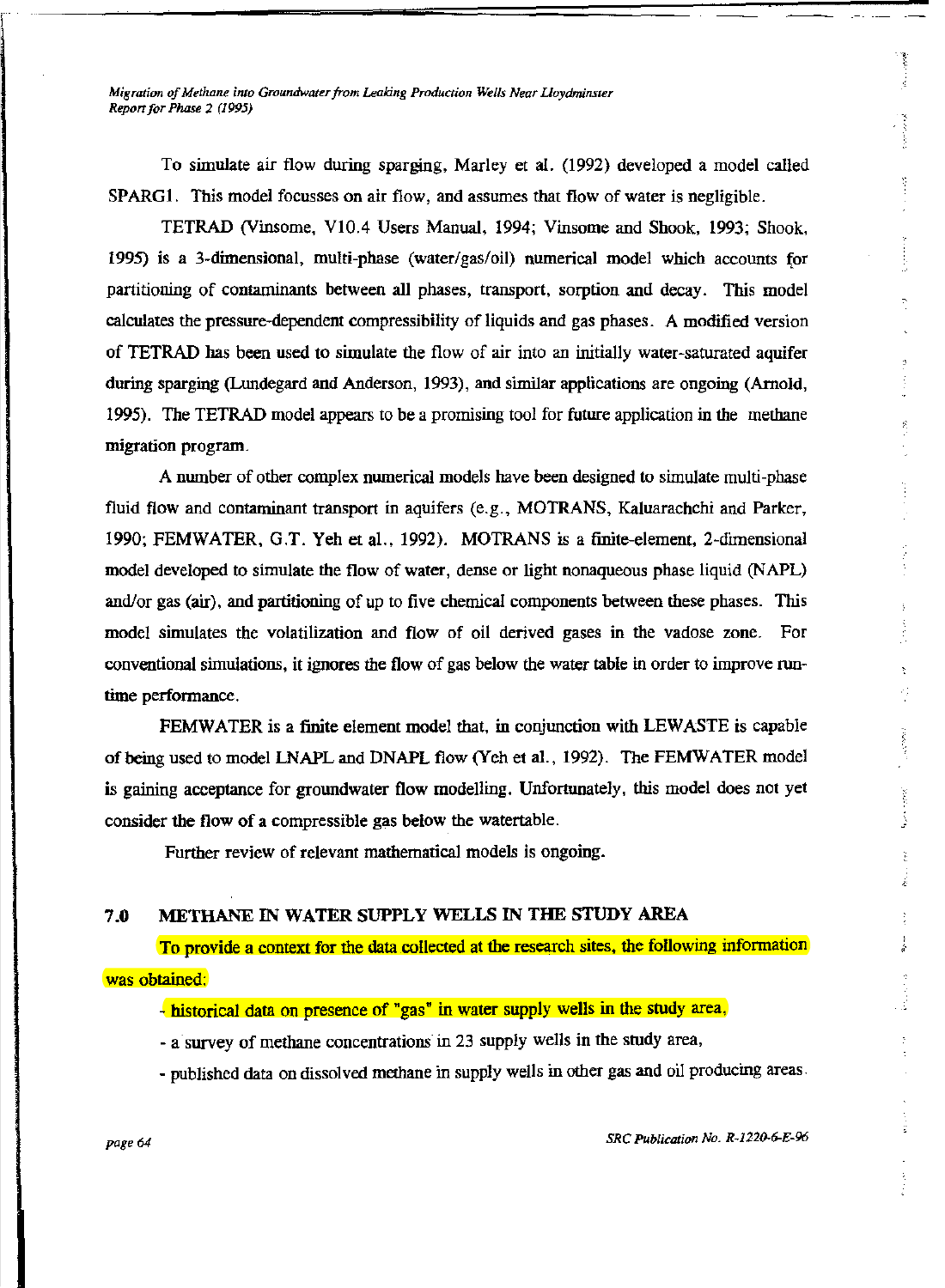*Migration of Methane into Groundwater from Leaking Production Wells Near Lloydminster Reponfor Phase* 2 *(1995)* 

#### 7.1 Historical Data on Presence of Gas in Supply Wells

Alberta Environmental Protection (AEP) has provided a summary of their records of water wells in the study area that indicated that "gas" was present. Of  $\sim 24,000$  water well records, presence of gas was reported for 58 wells (Table 13). These records do not provide chemical analyses of the gas.

Fifteen of the AEP records of gas in wells were observations made during the Federal water well survey of 1935-36. Gas was reported for two other wells prior to oil and gas exploration and development in the area: in 1949 and 1953 (Table 13). Generally, the early AEP records (1935-53) indicated presence of gas in wells completed at depths  $> 40$  m BGS. Although the gas was not identified, these records suggest that methane was present in some aquifers in the study area prior to oil and gas exploration.

Of the 41 later AEP records that report presence of gas (1960-95), most were observations made by drillers' at the time the wells were installed. These wells tended to be relatively deep (mean completion depth of 123 m BGS, range of 51 to 238 m BGS) compared to the average well in the region  $(< 50 \text{ m } BGS$  based on AEP records).

A study by the Prairie Farm Rehabilitation Administration (1993) indicated occurrence of dissolved methane in eight monitoring wells completed in Judith (Belly) River Fm aquifers in the Special areas in Alberta. Methane was the dominant dissolved gas observed, but absolute concentrations were not determined. The source of the methane (intrinsic vs. oil  $\&$  gas activities) was unknown. This area investigated by the PFRA overlaps with and includes the southernmost portion of the Lloydminster study area.

Currently there is no provincial database that provides historical information on the presence of gas in water wells for the Saskatchewan portion of the study area. Unlike the AEP records, the equivalent water well database provided by the Saskatchewan Water Corporation contains no information on the occurrence of gases in wells.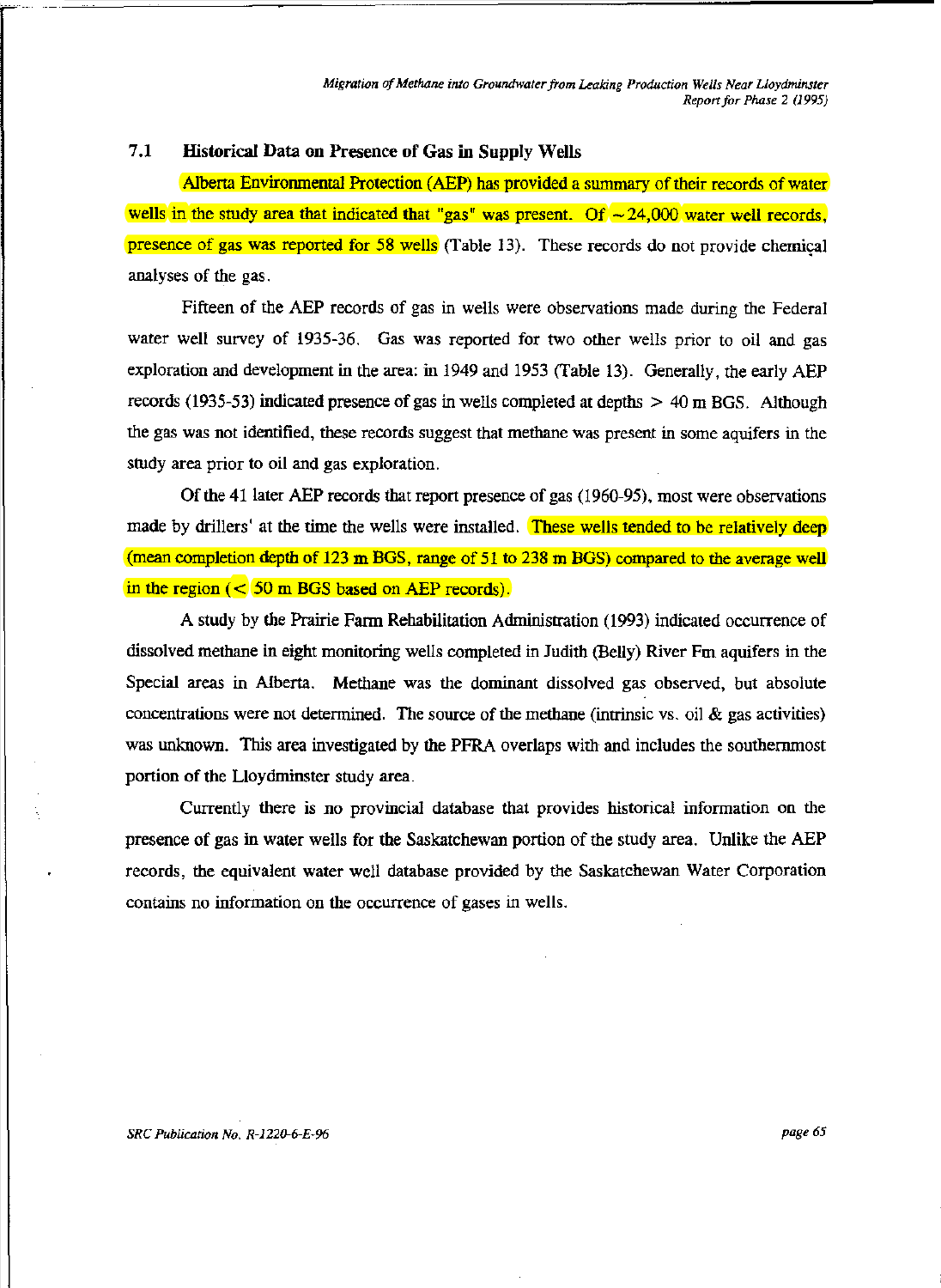*Migration of Methane into Groundwater from Leaking Production Wells Near Lloydminster Reponfor Phase* 2 (1995)

| O or<br>LSD                    | Sec - | T. | R W4           | <b>Well Owner</b> | Depth<br>(m) | Year<br>Reported | O or<br><b>LSD</b> | Sec            | T  | <b>RW4</b>                     | <b>Well Owner</b>               | <b>Depth</b><br>(m) | Year<br>Reported |
|--------------------------------|-------|----|----------------|-------------------|--------------|------------------|--------------------|----------------|----|--------------------------------|---------------------------------|---------------------|------------------|
| Reported between 1935 and 1953 |       |    |                |                   |              |                  |                    |                |    | Reported between 1960 and 1995 |                                 |                     |                  |
| NE                             | 32    | 41 | $\mathbf{2}$   | Feero             | 117.3        | 1935             | NE                 | 29             | 36 | 5                              | Provo Gas Prod.                 | 237.7               | 1960.            |
| SW                             | 4     | 42 | $\overline{2}$ | McMann            | 114.3        | 1935             | NE                 | 31             | 37 | 9                              | G. Hewiltt                      | 42.7                | 1960             |
| NW                             | 6     | 42 | 7              | S. McLaughlin     | 19.8         | 1935             | NW                 | 28             | 41 | 13                             | D. Bownes                       | 73.2                | 1979             |
| sw                             | 3     | 43 | 4              | S.V. Snyder       | 3.0          | 1935             |                    | 34             | 37 | 8                              | S. Twa                          | 160.0               | 1988             |
| sw                             | 11    | 44 | 3              | A. Cooper         | 97.5         | 1935             | NW                 | 23             | 37 | 13                             | R. Holloway                     | 142.0               | 1964*            |
| 12                             | 3     | 48 | 12             | F. Ploc           | 45.4         | 1935             | SW                 | 15             | 50 | 2                              | W. Ulan                         | 87.8                | 1964*            |
| 8                              | 35    | 49 | 1              |                   | 6.1          | 1935             | SE                 | 24             | 36 | 12                             | H. Plenhert                     | 132.6               | 1965*            |
| 14                             | 36    | 49 | $\mathbf{1}$   |                   | 38.7         | 1935             | SW                 | 22             | 37 | 13                             | H. Wideman                      | 189.0               | 1965*            |
| 1                              | 3     | 50 | $\mathbf{1}$   | <b>Blackwell</b>  | 50.6         | 1935             | 14                 | 20             | 46 | $\overline{\mathbf{c}}$        | J. W. Gordon                    | 106.7               | 1966*            |
| 15                             | 23    | 50 | $\mathbf{1}$   | K. Parr           | 34.1         | 1935             | NW                 | 30             | 43 | 9                              | <b>Mon-Max Services</b>         | 67.1                | 1967*            |
| SE                             | 34    | 50 | $\overline{2}$ |                   | 28.3         | 1935             | SW                 | 4              | 39 | 13                             | D. Coppack                      | 106.7               | 1968*            |
| 15                             | 34    | 52 | 4              | Hodgson           | 47.2         | 1935             | <b>NE</b>          | 32             | 36 | 12                             | S. Mereski                      | 82.3                | 1969*            |
| 4                              | 36    | 52 | 4              | R. Seville        | 102.4        | 1935             | 9                  | 25             | 42 | 10                             | Hardisty Storage                | 125.3               | 1969*            |
| <b>SE</b>                      | 4     | 53 | 4              | G. Brett          | 71.9         | 1935             | SE                 | 14             | 36 | 12                             | A. McRae                        | 118.9               | 1970*            |
| NE                             | 16    | 45 | 11             | G.F. Albrecht     | 115.8        | 1936             | NW                 | 4              | 57 | 3                              | North School (Frog<br>$L$ . IR) | 56.4                | 1970*            |
| SW                             | 14    | 50 | 2              | Plater            | 63.4         | 1949             | <b>SE</b>          | 19             | 43 | $\mathbf 2$                    | R. Morrison                     | 71.9                | 1971*            |
| 4                              | 7     | 45 | 12             | Seman Engin.      | 54.9         | 1953             | <b>NE</b>          | 3              | 40 | 5                              | H. Tennant                      | 167.6               | 1972*            |
|                                |       |    |                |                   |              |                  | 11                 | 25             | 50 | 5                              | Water Res.                      | 51.8                | 1972*            |
|                                |       |    |                |                   |              |                  |                    | 19             | 36 | 11                             | D.&E. Dennis                    | 173.7               | 1973*            |
|                                |       |    |                |                   |              |                  | <b>NE</b>          | 8              | 48 | 11                             | J. Veenstra                     | 106.7               | 1973*            |
|                                |       |    |                |                   |              |                  | SE.                | 36             | 36 | 12                             | A. Bvc                          | 137.2               | $1974*$          |
|                                |       |    |                |                   |              |                  | NW                 | 20             | 40 | 8                              | L. Crone                        | 192.0               | 1974*            |
|                                |       |    |                |                   |              |                  | SW                 | 9.             | 39 | 8                              | R. Gilbertson                   | 152.4               | 1975*            |
|                                |       |    |                |                   |              |                  | SE                 | 18             | 51 | $\overline{2}$                 | General Crude Oil               | 91.4                | 1975*            |
|                                |       |    |                |                   |              |                  | SE                 | 6              | 36 | 3                              | R. Worobo                       | 184.1               | 1976*            |
|                                |       |    |                |                   |              |                  | NW                 | 8              | 36 | 6                              | K. Gilmer                       | 160.3               | 1976*            |
|                                |       |    |                |                   |              |                  | NE                 | 22             | 36 | 12                             | C. Plebnert                     | 137.2               | 1976*            |
|                                |       |    |                |                   |              |                  | SE                 | 28             | 37 | 8                              | J. Ekrol                        | 177.4               | 1977*            |
|                                |       |    |                |                   |              |                  | SW                 | 36             | 41 | 9                              | <b>B.</b> Cullen                | 169.5               | 1977*            |
|                                |       |    |                |                   |              |                  | SW                 | 16             | 38 | 13                             | A. Engel                        | 117.7               | 1978*            |
|                                |       |    |                |                   |              |                  | NW                 | 11             | 59 | 9                              | A. Severin                      | 68.3                | 1978*            |
|                                |       |    |                |                   |              |                  | NW                 | 25             | 36 | $\overline{\mathbf{2}}$        | J. Scheck                       | 142.0               | 1979*            |
|                                |       |    |                |                   |              |                  | 10                 | 28             | 60 | 3                              | World Wide<br>Energy            | 109.7               | 1982*            |
|                                |       |    |                |                   |              |                  | SW                 | 6              | 41 | 12                             | P. Spady                        | 125.6               | 1986*            |
|                                |       |    |                |                   |              |                  | NW                 | 26             | 50 | 2                              | L. Gnyra                        | 109.7               | 1989*            |
|                                |       |    |                |                   |              |                  | NW                 | $\overline{2}$ | 53 | 12                             | E. Horon                        | 103.6               | 1989*            |
|                                |       |    |                |                   |              |                  | <b>NE</b>          | 19             | 53 | 7                              | Jacula Farms                    | 85.3                | 1990*            |
|                                |       |    |                |                   |              |                  | 4                  | 21             | 38 | 1                              | Pan Cdn.                        | 218.8               | 1992*            |
|                                |       |    |                |                   |              |                  | 8                  | 33             | 42 | 11                             | C. Davidson                     | 65.5                | 1994*            |
|                                |       |    |                |                   |              |                  | NE                 | 17             | 42 | 13                             | <b>B.</b> Kuefler               | 76.2                | 1994*            |
|                                |       |    |                |                   |              |                  | SW                 | 33             | 52 | 2                              | M. Hames                        | 97.5                | 1995*            |

#### Table 13. Water wells in study area in which gas was noted to be present (Alberta Environmental Protection waterwell database).

"'reponed by driller at time of well instillation

r.

 $\frac{1}{2}$ Í

 $\sum_{i=1}^{N}$  $\frac{1}{2}$ 

> $\frac{1}{2}$ ł

 $\tilde{\mathcal{E}}$ 

ś

ķ š  $\mathbb{R}^2$ 

ğ

ុះ - 3

> Î Á

经通道

ś

*page66*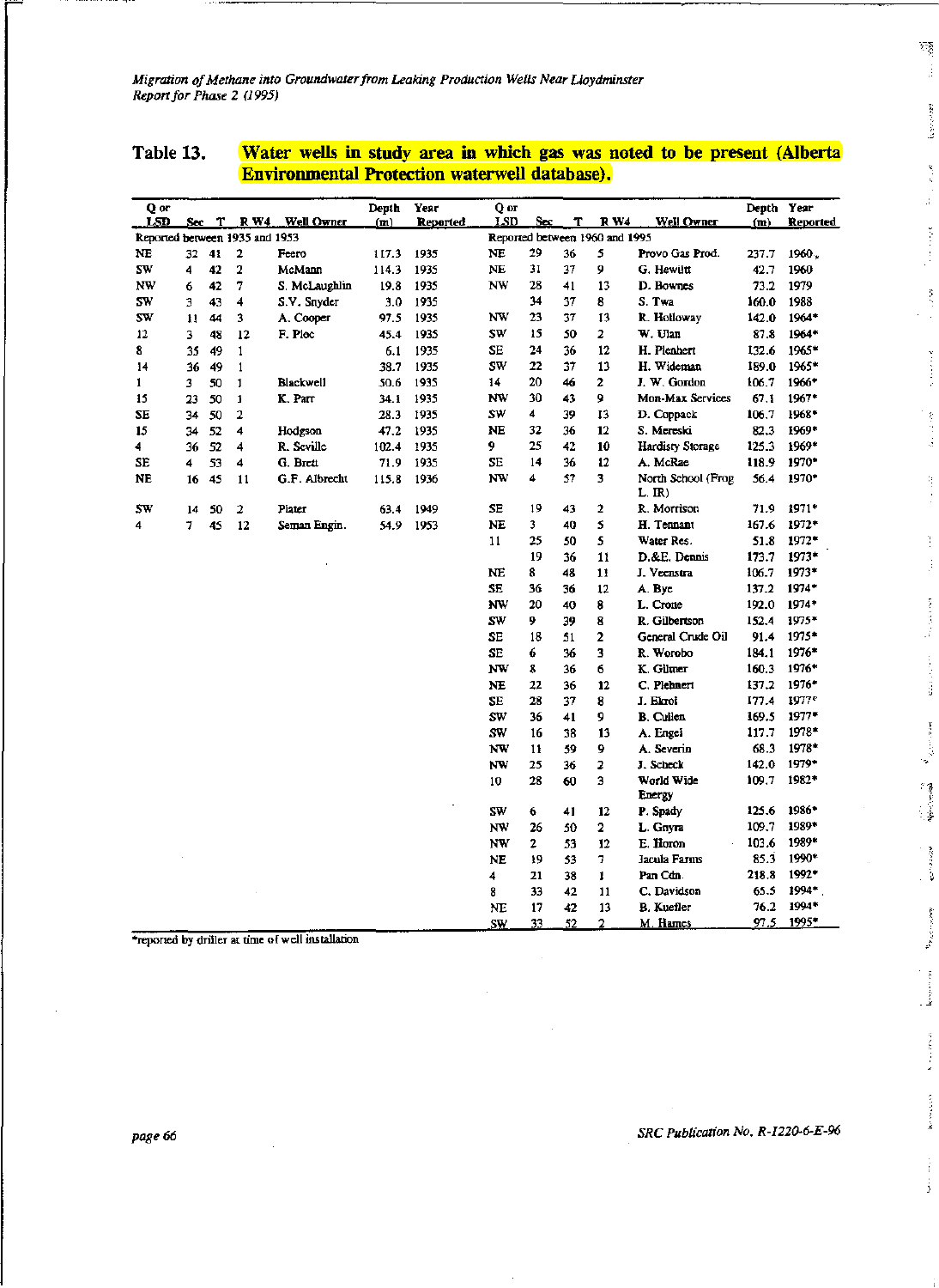#### 7.2 1995 Survey of Methane in Water Supply Wells in Study Area

Samples were also collected from 23 domestic water supply wells in the Saskatchewan portion of the Lloydminster study area and analyzed for methane concentrations (Table 14). These methane data are not directly comparable to the research site data (Section 2.3), due to differences in the collection methods. However, this supply well survey provides useful data on dissolved methane in groundwater as used in the region (cf. Chafm, 1994).

Analyses of major ions, Fe, Mn, and nitrate for samples from the same wells were conducted to indicate any correlation of dissolved methane and other hydrochemical parameters. The supply wells to be sampled were selected by members of the steering committee. Each well supply system chosen had:

- a lithologic log,

-an e-log,

- -a well completion record (depth, screen interval),
- well casing  $< 30$  cm  $(12")$  diameter,

-a submersible pump,

-an outdoor hydrant or tap for sampling of untreated water (i.e., no chlorine).

A single sample was taken from each well, using the supply pump. The stainless steel samplers that were used at the research sites (Section 5.1) were also used in this survey. These samplers were connected with 1.64 cm dia. vinyl (PVC reinforced) tubing to the well hydrant or tap, similar to the in-line, down-flow configuration used by Van Stempvoort and Jaworski (1995). A length of 0.82 em dia. stainless steel tubing was attached to the down-flow end of each sampler to restrict the flow and produce back-pressure, in order to prevent formation of gas bubbles in the system. Each system was purged for 10 to 20 min prior to sampling.

Methane was detected in most of the supply wells (20 of 23 wells, see Table 14). The concentrations were generally low: all but three were  $\langle 0.05 \text{ mg/L} \rangle$ . The two highest concentrations measured were slightly above 1 mg/L. In these two cases, there may be a risk of an explosion, if the water supplies pass through poorly ventilated air spaces (Harder et al., 1965).

Overall, there is no significant correlation between the methane concentrations and the completion depths of the supply wells, or methane and other hydrochemical parameters as shown in Table 14 (Pearson product moment correlation, 0.05 level of significance). However, it appears that methane concentrations are strongly dependent on geographic locations and aquifer

**SRC Publication No. R-1220-6-E-96 page 67** page 67 page 67 page 67 page 67 page 67 page 67 page 67 page 67 page 67 page 67 page 67 page 67 page 67 page 67 page 67 page 67 page 67 page 67 page 67 page 67 page 67 page 67 pa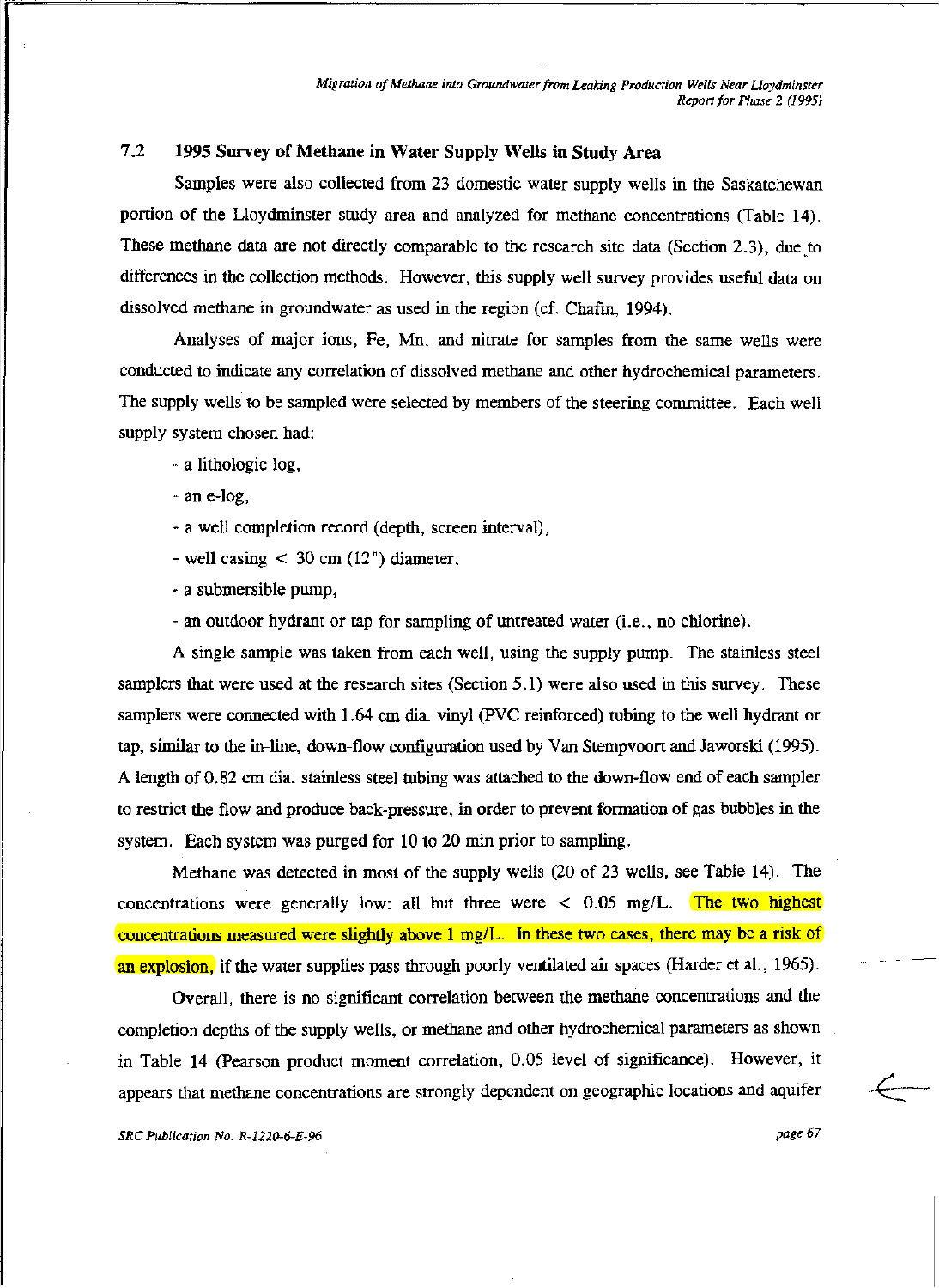$\sim$ &:

 $\sim$ 

## Table 14. Survey of methane concentrations in water supply wells in the Saskatchewan portion of the study area.

| <b>LOCATION</b> |              |                    |            |                   |              |                 | ---------Completion---------- |                   |         |        |     |      |     |      |           |              |      |      |                                   |  |
|-----------------|--------------|--------------------|------------|-------------------|--------------|-----------------|-------------------------------|-------------------|---------|--------|-----|------|-----|------|-----------|--------------|------|------|-----------------------------------|--|
| 0               | Sec          | т                  | <b>RW3</b> | <b>Well Owner</b> | Depth<br>(m) | Year<br>Dritled | <b>Aquifer</b><br>Unit        | Methane<br>(mg/L) | Na      | Ca     | Mg  | ĸ    | HCO | SO.  | <b>CI</b> | NO,<br>$+NO$ | Fe   | Mn   | untreated water<br>sampling point |  |
| Aberfeldy       |              |                    |            |                   |              |                 |                               |                   |         |        |     |      |     |      |           |              |      |      |                                   |  |
| ΝE              | 13           | 49                 | 26         | J. Phipps         | 29.6         | 1978            | drift                         | 0.002             | 278     | 120    | 49  | 6.5  | 599 | 578  | 17        | < 0.01       | 2.0  | 0.12 | remote hydrant                    |  |
| sw              | 15           | 49                 | 26         | G. Pierce         | 20.7         | 1981            | Judith R.                     | 0.005             | 402 87  |        | 46  | 5.8  | 631 | 692  | 34        | 1.2          | 0.31 | 0.04 | wellhead hydrant                  |  |
| NE              | 18           | 49                 | 26         | M. Napper         | 27.4         | 1986            | intertifl                     | 0.002             | 351     | 124    | 42  | 5.7  | 612 | 658  | 48        | 0.04         | 1.1  | 0.5  | wellhead hydrant                  |  |
| NW              | 23           | 49                 | 26         | T. McDougall      | 40.2         | 1984            | Judith R.                     | 0.001             | 367     | 121    | 59  | 7.8  | 715 | 725  | 13        | 0.02         | 4.4  | 0.09 | house tap                         |  |
| SE              | 28           | 49                 | 26         | S. Rollheiser     | 23.5         | 1987            | Judith R.                     | 0.008             | 226     | 190    | 84  | 8.8  | 692 | 718  | 8         | 0.02         | 1.4  | 0.03 | remote hydrant                    |  |
| Golden Lake     |              |                    |            |                   |              |                 |                               |                   |         |        |     |      |     |      |           |              |      |      |                                   |  |
| SE              | 8            | 47                 | 23         | H. Tuplin         | 23.5         | 1976            | intertill                     | 0.002             | 158     | 268    | 97  | 8.7  | 598 | 932  | 23        | < 0.01       | 4.2  | 1.1  | wellhead hydrant                  |  |
| NW              | 30           | 47                 | 23         | R. Stevenson      | 55.5         | 1986            | Judith R.                     | 0.469             | 470 111 |        | 64  | 8.7  | 709 | 815  | 127       | 0.01         | 7.1  | 0.14 | house tap                         |  |
| SE              | 35           | 47                 | 23.        | C. Ballan         | 30.8         | 1994            | Judith R.                     | 0.015             | 747 37  |        | 18  | 6.8  | 494 | 1130 | 158       | 0.17         | 0.19 | 0.01 | quonset tap                       |  |
| Lone Rock       |              |                    |            |                   |              |                 |                               |                   |         |        |     |      |     |      |           |              |      |      |                                   |  |
| SE              | 30           | 47                 | 26         | P. Mihalich       | 22.6         | 1993            | Judith R.                     | 0.01              | 365     | -91    | 43  | 8.0  | 601 | 643  | 29        | 0.06         | 1.2  | 0.05 | wellhead hydrant                  |  |
| SW              | 10           | 47                 | 27         | G. Lamb           | 65.5         | 1986            | Judith R.                     | 0.007             | 620 37  |        | 18  | 5.5  | 619 | 928  | 15        | 0.06         | 0.32 | 0    | wellhead hydrant                  |  |
| sw              | 15           | 47                 | 27         | J. Lamb           | 36.0         | 1976            | Judith R.                     | 1.308             | 609 30  |        | 15  | 4.1  | 633 | 885  | 14        | 0.05         | 1.3  | 0.02 | house tap                         |  |
| SЕ              | 17           | 47                 | 27         | D. Graham         | 39.0         | 1984            | Judith R.                     | 1.071             | 441     | -67    | 36  | 6.6  | 694 | 668  | 9         | 0.16         | 0.72 | 0    | wellhead hydrant                  |  |
| SW              | 30           | 47                 | 27         | J.W. Anderson     | 49.7         | 1987            | Judith R.                     | 0.006             | 210 132 |        | 66  | 7.1  | 698 | 480  | 7         | 0.08         | 2.0  | 0.01 | wellhead hydrant                  |  |
| SE              | 33           | 47                 | 27         | M. Martin         | 68.9         | 1987            | Judith R.                     | 0.003             | 330 14  |        | 7.1 | 2.9  | 592 | 261  | 7         | 0.03         | 0.17 | 0    | remote hydrant                    |  |
| Neilburg        |              |                    |            |                   |              |                 |                               |                   |         |        |     |      |     |      |           |              |      |      |                                   |  |
| SE              | $\mathbf{2}$ | 45                 | 25         | G. Hall           | 108.2        | 1977            | Judith R.                     | 0.032             | 900     | -18    | 6   | 5.7  | 464 | 1280 | 220       | 0.04         | 0.34 | 0.02 | remote hydrant                    |  |
| SE              | 23           | 45                 | 25         | N. Hallet         | 118.9        | 1976            | Judith R.                     | 0.044             | 508     | 213    | 104 | 12.0 | 483 | 1440 | 124       | < 0.01       | 5.6  | 0.11 | wellhead hydrant                  |  |
| sw              | 8            | 45                 | 26         | N. Koch           | 27.4         | 1988            | <i>intertill</i>              | 0.003             | 83      | 240    | 124 | 7.5  | 671 | 738  | 11        | 0.03         | 3.0  | 0.98 | wellhead hydrant                  |  |
| SE              | 25           | 45                 | 26         | L. Watson         | 124.7        | 1980            | Judith R.                     | 0.006             | 898     | 86     | 31  | 6.9  | 468 | 1650 | 145       | 0.71         | 0.17 | 0.09 | remote hydrant, leaking           |  |
| NW              | 30           | 45                 | 26         | G. McGladdrey     | 26.2         | 1988            | intertill                     | 0.003             | 170     | 389    | 189 | 8.2  | 543 | 1520 | 26        | 0.01<br><    | 2.8  | 1.3  | wellhead hydrant                  |  |
| Celtic,         |              | <b>Tangleflags</b> |            |                   |              |                 |                               |                   |         |        |     |      |     |      |           |              |      |      |                                   |  |
| SE              | 23           | 51                 | 25         | L. Bright         | 20.4         | 1985            | intertill                     | < 0.001           | 163 91  |        | 36  | 4.2  | 517 | 232  | 44        | 1.0          | 0.15 | 0.08 | wellhead pressure tank            |  |
| NE              | 5            | 51                 | 23         | K. Jarret         | 29.3         | 1977            | <b>Empress</b>                | < 0.001           | 107.    | -119   | 48  | 7.8  | 465 | 294  | 28        | 0.89         | 0    | 0    | remote hydrant                    |  |
| SE              | 34           | 52                 | 22         | L. Hoffman        | 29.9         | 1984            | intertill                     | 0.001             | 206     | -168   | 62  | 6.3  | 688 | 532  | 20        | 0.02         | 2.0  | 0.62 | wellhead hydrant                  |  |
| sw              | 27           | 53                 | 22         | S. Schneider      | 43.9         | 1992            | intertill                     | ${}< 0.001$       |         | 50 183 | 65  | 6.2  | 595 | 338  | 2         | 0.01         | 1.7  | 1.4  | wellhead hydrant                  |  |

s<br>Belong

 $\mathbf{r}$  . The constant

.

 $\epsilon$ , , ,

,,,, """""

øх. .<br>Voqeal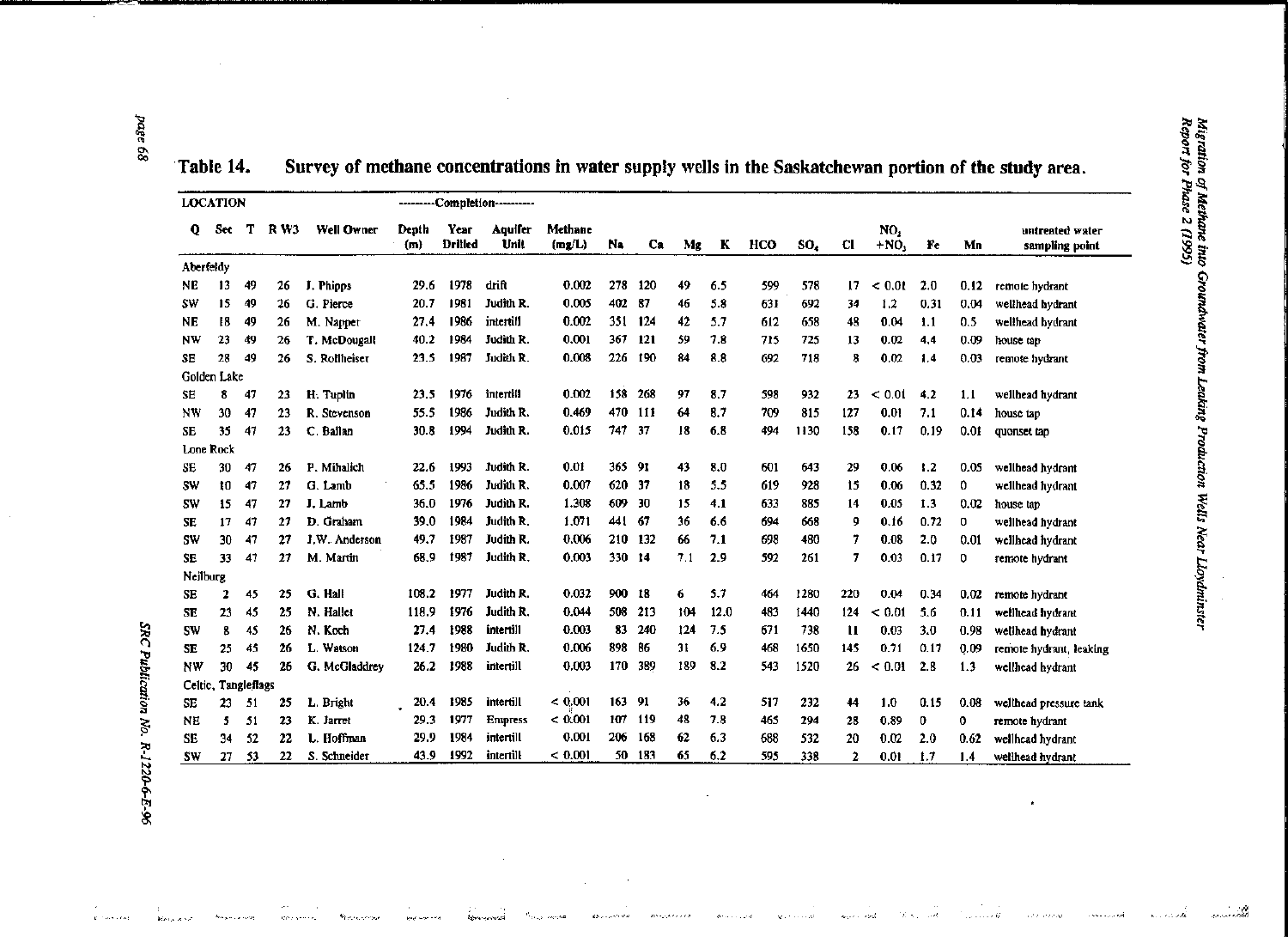Table 14) have very low concentrations, at or less than the detection limit of 0.001 mg/L. The range in concentrations (mg/L) of methane for all wells completed in Judith River sands is 0.001 to 1.3, and the mean is 0.21. In, contrast, the concentrations in wells completed in drift aquifers range from non-detectable to  $0.003$ , and their mean is  $< 0.002$ .

The relationship between methane concentrations in water supply wells and presence of gas-leaking oil exploration and production holes (active, inactive, decommissioned) is unknown.

#### 7.3 Methane in Groundwater in Other Oil and Gas Producing Areas

Dyck and Dunn (1986) found methane (and heliwn) anomalies associated with oil and gas fields in southwestern Saskatchewan. In their 1976 survey of 939 domestic wells and springs, they found that methane concentrations tended to be highest in areas where exploration drill hole density increased, and also had a weak positive correlation with depth of sampling. They suggested that the anomalies could be due to either leakage of methane from the exploration drillholes into aquifers tapped by the domestic wells, or due to "natural" migration from the oil and gas fields along faults and fracture zones. Overall, they found that 88% of the samples had methane concentrations below detection ( $< 0.014$  mg/L), 95% were  $< 0.3$  mg/L, and the maximum concentration was 94.5 mg/L.

Chafin et al. (1993) and Chafin (1994) documented a 1990-91 survey of 203 water suppiy wells and 2 springs in the Animas River Valley of Colorado and New Mexico. Gas has been produced from various formations in this area for decades. Recent expansion of the development of a coal-bed gas field in this area has led to public concern about "the possibility of increasing concentrations of natural gas in domestic water supplies". The survey indicated that the methane concentrations were below the reporting limit of 0.005 mg/L in 66% of the cases. Twelve precent of the sites had methane concentrations of 1 mg/L or more. The mean concentration was 1.3  $\cdot$ mg/L, and the maximum was 39 mg/L. Wells completed in bedrock tended to have higher methane concentrations than those completed in surficial alluvium. Presence of methane was often associated with presence of  $H_2S$ . A concurrent survey of soil gas concentrations was conducted, at the groundwater collection sites and adjacent to 352 gas wells in the area. The carbon isotopic composition of methane in a few of the groundwater samples was analysed and compared to data for gas from production wells, cathodic-protection wells and soil adjacent to gas wells in the area. Chafin (1994) concluded that most "shallow" gas in the area is probably

*SRC Publication No. R-1220-6-E-96* page69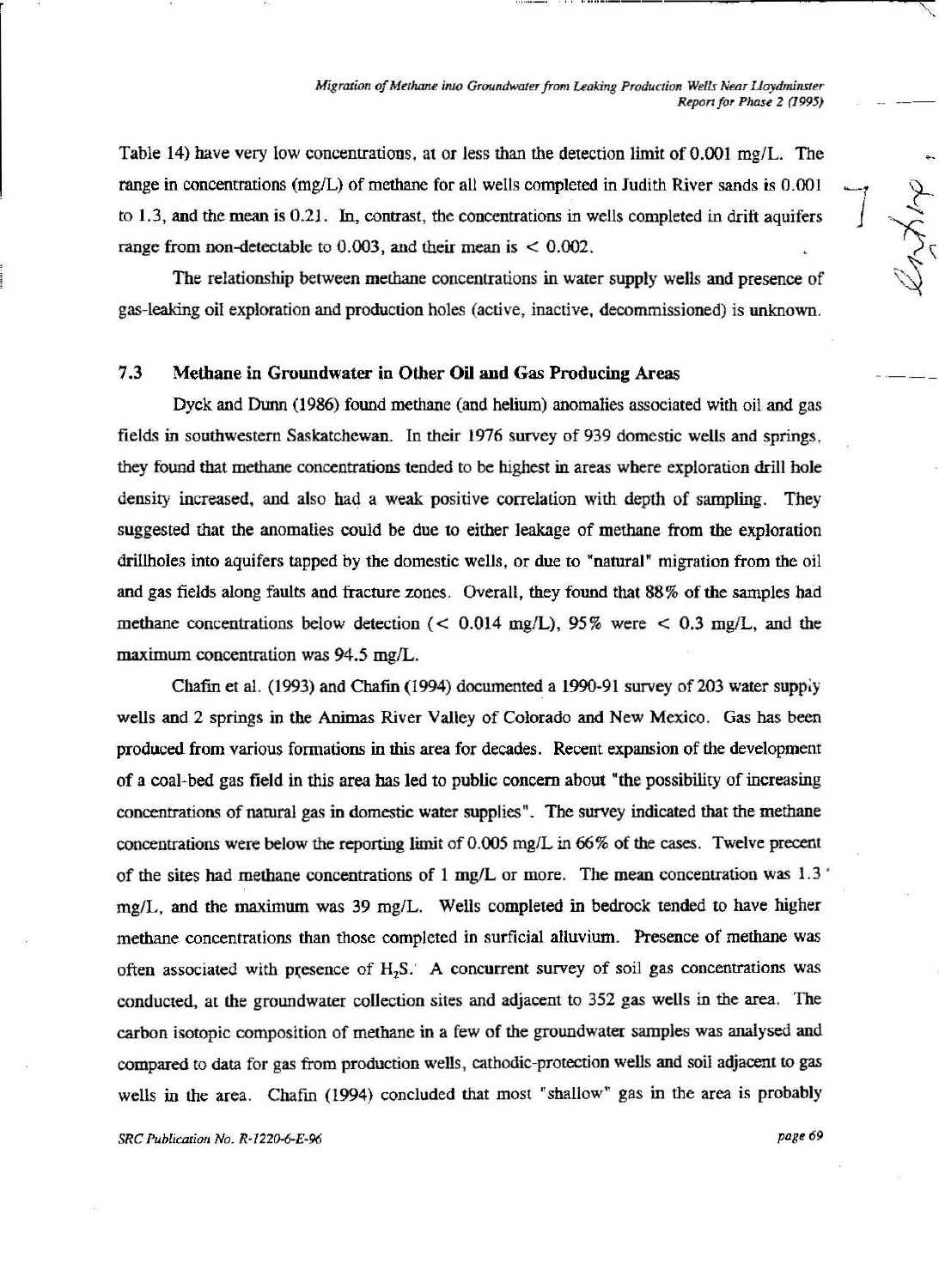derived from deep. thermogenic sources. Chafin did not find evidence for substantial vertical migration of methane by natural processes, including diffusion and fracture transport. He stated that the soil gas data "indicate that gas-well annuli are more imponant than natural fractures for the upward migration of gas". Chafin concluded that "manmade migration pathways probaply introduced most near-surface gas to the study area".

#### 8.0 SUMMARY AND RECOMMENDATIONS

Five new research sites with leaking production wells were investigated in the 1995 program. At two of these sites (Wildmere, Swimming). monitoring wells were installed in aquifers, at depths of  $\sim$  70 and 10 m BGS respectively. At one site (Sedgewick), there were no aquifers in a deep zone targeted for monitoring (210 to 230m BGS). At the other two new sites (Golden Lake, Lone Rock) there are no significant aquifers.

The Lindbergh (1994) and Swimming sites were selected for detailed investigations. Additional nests of monitoring wells were installed at both sites in 1995 to provide vertical profiles of the aquifer hydrochemistries. Pumping tests conducted at these two sites provide important information on hydraulic properties that can be used in future modelling.

Samples were collected from all available monitoring wells and analysed for methane concentrations and other selected hydrochemical parameters. Elevated concentrations of methane were detected in the aquifers at each site. The levels were typically highest within several m of the production wells. The highest concentrations (1995; mg/L) at the research sites were: 0.06 at Marshall, 0.068 at Wildmere, 3.1 at Swimming and 19.1 at Lindbergh.

In the well nests at the Swimming and Lindbergh sites, the levels of methane generally increased towards the top of the aquifer. These vertical gradients indicate that lateral gas phase migration of methane may be occurring along the top of the aquifers.

Gradients of sulfate concentrations at all four sites indicate that sulfate reduction is probably linked to biodegradation of methane in the aquifers.

An analytical model, PATCH3D , had been used for preliminary simulation of 1994 methane data. On the basis of the 1995 findings, this model is not suitable for the ongoing research program. A revised modeling approach is being developed that will take into account lateral gas phase migration. The focus during 1995 was examination of the gas phase migration process.

page *70 SRC Publication No. R-1220-6-E-96* 

.. "~~ : .:,. '•

 $\mathbb{R}^+$  $1.14341$ 

 $\mathbf{r}_2 \rightarrow \mathbf{r}_2$ 

Wallace College

 $\frac{1}{2}$ 

Ķ ł.

*;:.* 

. L

e<br>Samu sala

干覆 一言

 $\frac{1}{3}$ 

 $\tilde{\mathcal{G}}$ ં કે

 $\frac{1}{2}$ 

 $\cdot$  .  $\cdot$ 

;'· I '<br>!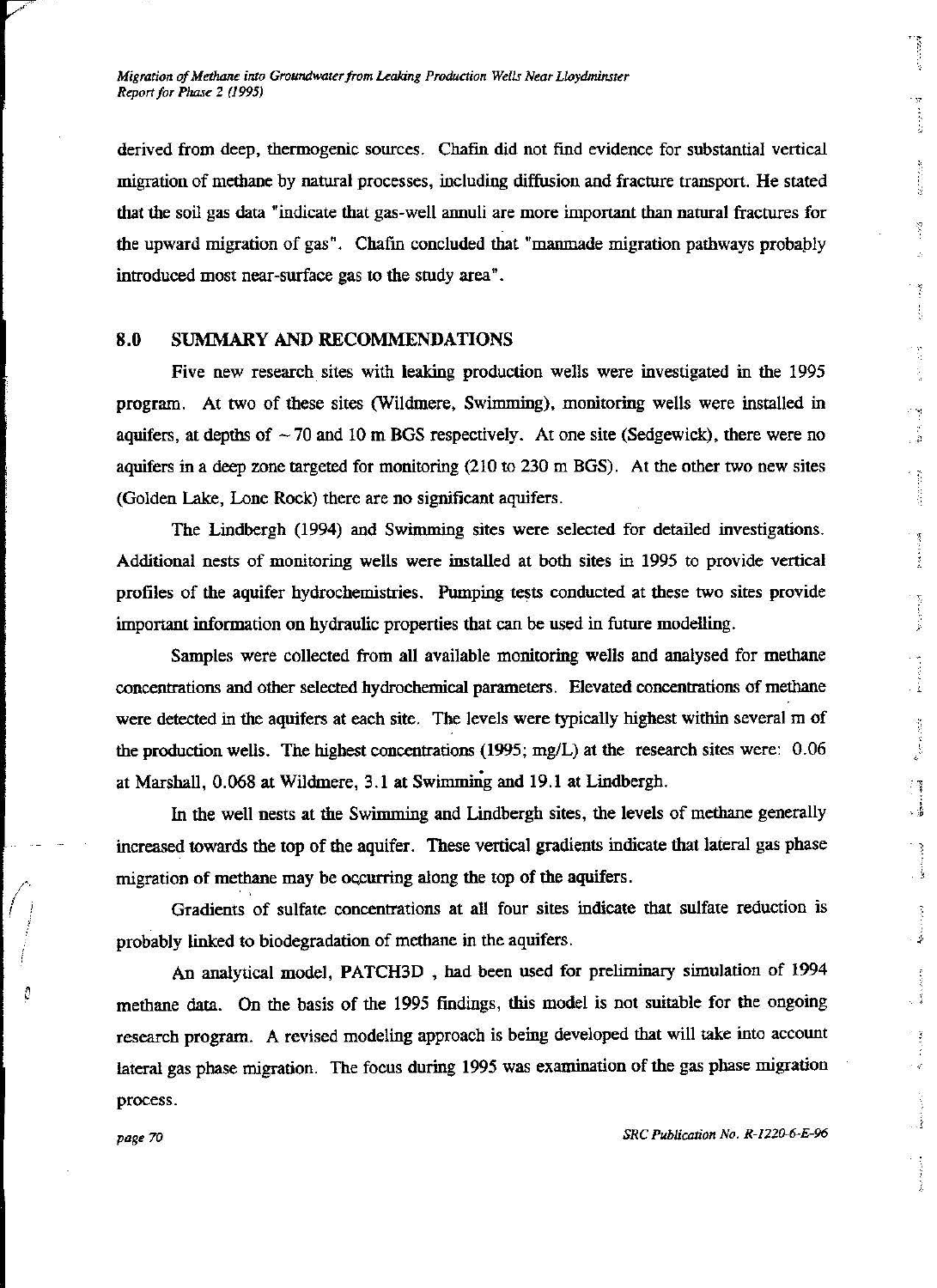A survey was conducted of dissolved methane concentrations in 23 supply wells in the Saskatchewan portion of the study area. The methane concentrations were generally low  $(< 0.05$ mg/L); two were slightly higher than  $1 \text{ mg/L}$  which is the minimum explosion hazard level (Harder et al., 1965). The concentrations appear to be strongly related to geographic locations and completion zones of the wells. Samples from the Judith River sands (mean  $= 0.21$  mg/L) tended to be higher than from drift aquifers (mean  $< 0.002$  mg/L). More study is required to establish the reasons for these higher concentrations.

#### **8.1 Recommendations**

1. ·It will be valuable to continue monitoring the methane concentrations in the monitoring wells at four research sites through 1997, with a focus on the Lindbergh and Swimming sites. These two sites have relatively large monitoring well networks (14 or 15 wells each), including vertical "nests" of wells. The networks may have to be expanded in the future, depending on further analytical results and modeling of the methane plumes at these sites. It is anticipated that members of the steering committee for this study will have the opportunity to review any specific proposals for expansion of the monitoring networks.

2. The development of quantitative models of methane migration should continue, in conjunction with an ongoing monitoring program. The modeling should focus on the Lindbergh and Swimming sites. Part of this modeling will be conducted as a graduate thesis project (M. Rieser, Masters student, U. of Montana).

3. The survey of dissolved methane in water supply wells in the Lloydminster study area (and selected other hydrochemical parameters) should he expanded. At least 50 to 100 additional analyses should be conducted to provide a database that will contain statistically significant information on the geographic and stratigraphic distribution of dissolved methane in groundwater in the study area. It will also be useful to review the protocol for sampling from these supply wells.

4. Selected analyses of the isotopic compositions of dissolved methane and sulfate should be conducted (research sites, supply wells). These data will provide additional information on the source and fate (e.g., biodegradation) of methane, and the significance of microbial reduction of sulfate.

೯—